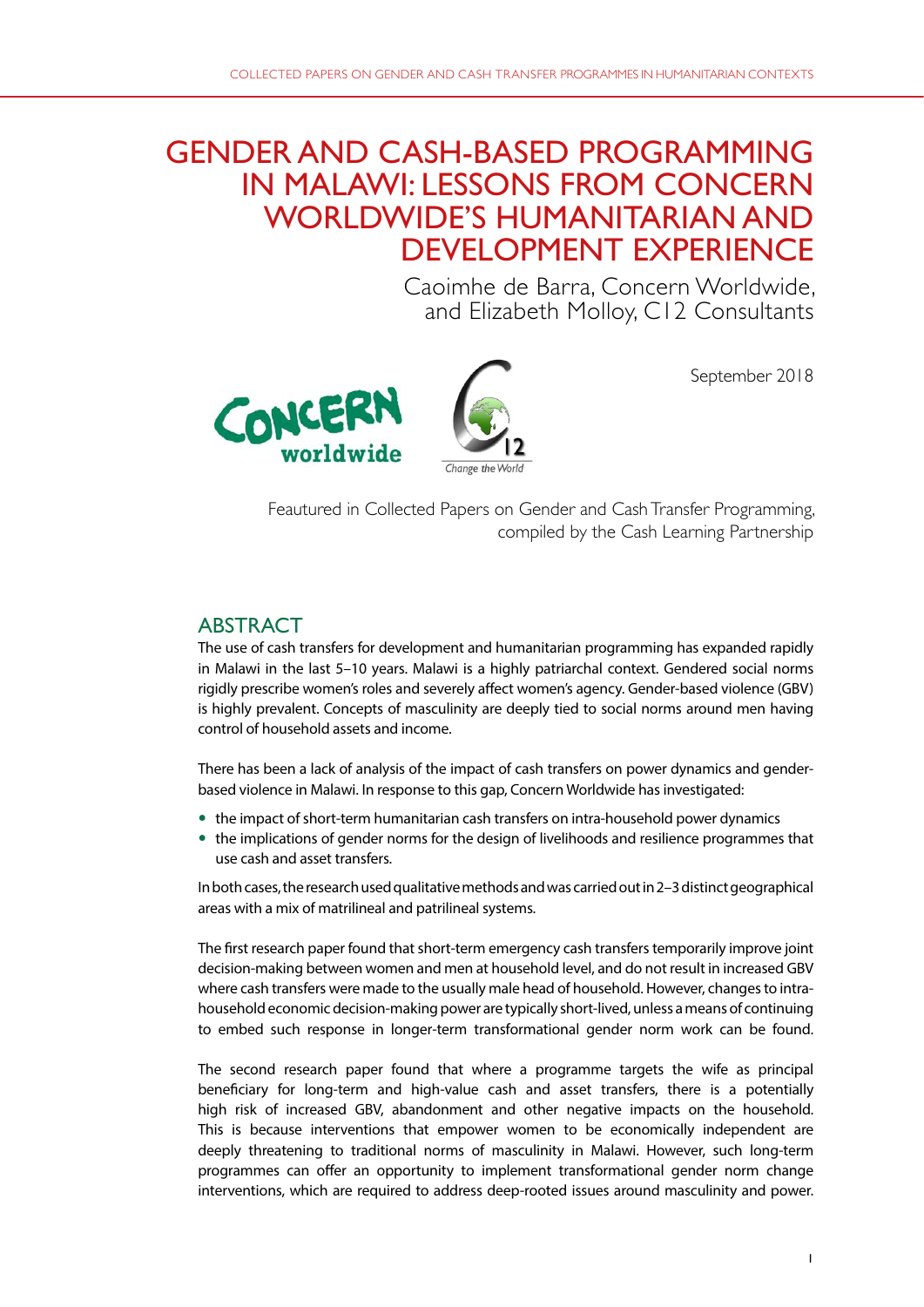This paper therefore asserts that cash transfers can have a life-saving impact, supporting women and men's basic needs for food and other necessities during a disaster situation, without necessarily increasing GBV. It goes on to argue, however, that programmes such as the long-term Graduation model, which integrate cash-based assistance into wider resilience-raising interventions, provide a means of promoting social norm change and attitude change in the long term, when issues of gender equality are explored and addressed throughout the programme.

#### 1. INTRODUCTION

Concern Worldwide was a pioneer in the use of cash transfers in humanitarian programming and in its application in long-term development programming. Concern undertook the first ever emergency cash transfer programme in Malawi, in Dowa district, in 2005–2006, in the face of significant scepticism.<sup>1</sup> Since then, cash has become widely accepted and the commonly preferred tool in humanitarian response. It is also increasingly being seen as an important component of long-term development programmes, such as the Graduation model, which targets ultra-poor households with cash transfers, as well as the life and technical skills required for sustainable livelihoods development.

Building programmes around cash transfers also enables stronger links to be made between development, humanitarian and social protection programmes. Effective shock-sensitive social protection (SSSP) is increasingly possible when stakeholders using cash in development and humanitarian programmes recognize the need to build common platforms for targeting, delivery and monitoring. This facilitates the potential use of the vertical and horizontal expansion of social protection in times of emergency.2

However, underpinning the rise in the use of cash in development, humanitarian and social protection programming lie assumptions in relation to gender, which are often poorly analysed and weakly supported by evidence. A recent literature review on gender and cash transfers, commissioned by Concern Worldwide,<sup>3</sup> identified some of the key gendered implications of cash transfers, noting that:

- There is little research available on the impact of cash transfer programmes on gender dynamics.
- Cash transfer programmes are often based on the assumption that the provision of cash has a positive impact on gender equality.
- Targeting women, rather than men, for cash transfers helps women access basic needs; however, it risks normalizing the stereotype that men are untrustworthy and that they misuse money.
- While cash can increase both women and men's agency and social status, and reduce stress, there is no evidence that cash transfers, as commonly implemented, are transformative for gender relations.
- Women are supported to improve their performance in delivering their traditional roles as caregivers and household managers. Male and female social status was improved, but within traditional gender norms only, e.g. with both being able to increase their role in community functions assigned to either men or women.
- Gender-related objectives in emergency cash transfer programmes can be tokenistic and unrealistic, as empowerment is a long-term objective beyond the scope of most short-term cash transfer programming.

<sup>1</sup> Devereux, S., Mvula, P. and Solomon, C. (2006) 'After the FACT: An Evaluation of Concern Worldwide's Food and Cash Transfers Project in Three Districts of Malawi, 2006', Institute of Development Studies (IDS), University of Sussex, and Concern Worldwide.

<sup>2</sup> Holmes, R. et al (2017) 'Towards a Shock Sensitive Social Protection System for Malawi', Overseas Development Institute (ODI) and Red Cross Red Crescent Climate Centre.

<sup>&</sup>lt;sup>3</sup> Molloy, E. (2016) 'Inception Report for Gender Analysis on the MVAC Emergency Cash Transfer Programme', submitted to Concern Worldwide, April 2016 (unpublished).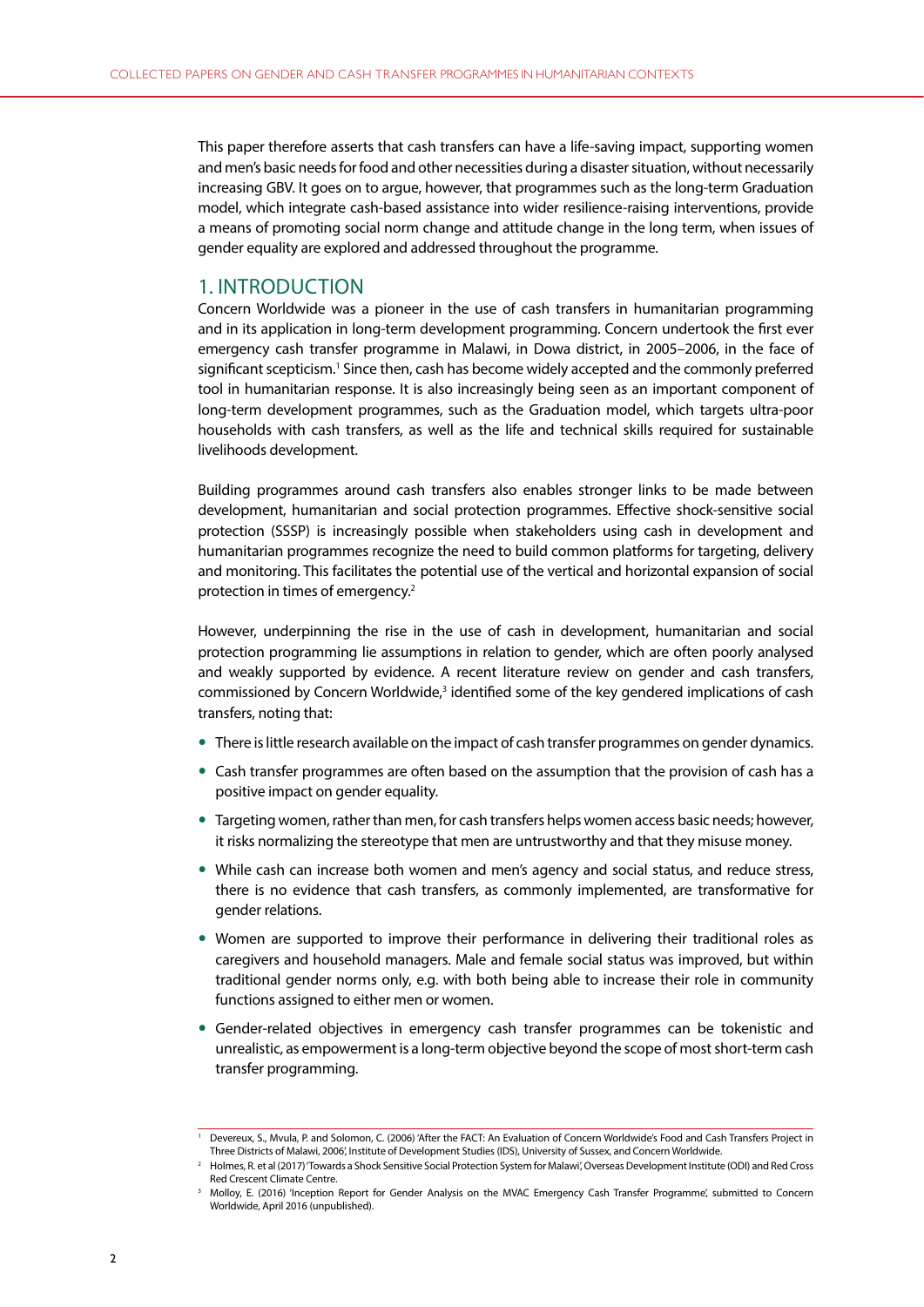The report of the High Level Panel on Humanitarian Cash Transfers<sup>4</sup> states that most humanitarian aid is spent in protracted crises. Longer-term cash transfers underpinned by strong gender analysis and resilience-building approaches will, logically, have more impact than stop–start interventions. Malawi offers unique insights due to its current context, where annual humanitarian cash transfers are being gradually transformed into longer-term approaches to resilience-building in recognition of the need to address the chronic poverty underpinning spikes in food insecurity during crisis periods. In addition, in Concern's experience, there is a lack of solid analysis that analyses the different impact of cash transfers on women and men in the context of multiple religious and social systems in one country, e.g. polygamous communities and matrilineal/patrilineal social systems. Malawi has a variety of social systems in a relatively small geographical area and offers an opportunity to understand how the design, implementation and outcome of cash transfer programmes are affected by these dynamics.

The research reports on which this paper is based have sought to understand how short- and longer-term cash transfers can inhibit or support transformation in gender relations. We argue that addressing social norms on gender is essential as part of any programme that uses cash transfers as a tool for livelihoods protection (emergency), or livelihoods and social transformation (development).



Programme participants receive emergency cash transfers using mobile phones, 2016, Chazuka Village, Mchinji, Malawi. Photo: Concern

## 2. METHODOLOGY

This paper explores the results of two pieces of research commissioned by Concern Worldwide on, firstly, the impact of short-term humanitarian cash transfers on intra-household power dynamics in 2016,<sup>5</sup> and, secondly, the implications of gender norms for the design of livelihoods and resilience programmes using cash and asset transfers in 2017.6

During the 2015–2016 response to a significant hunger crisis, the INGO Cash Transfer Consortium, of which Concern Worldwide is a member,<sup>7</sup> delivered cash transfers to 450,000 of the 2.8 million

<sup>4</sup> Overseas Development Institute (ODI), Center for Global Development (2015) 'Doing cash differently: How cash transfers can transform humanitarian aid', Report of the High Level Panel on Humanitarian Cash Transfers, ODI.

<sup>5</sup> Molloy, E. (2016) 'Gender Analysis for MVAC Emergency Cash Transfer Programme', Concern Worldwide Malawi.

<sup>6</sup> Molloy, E. (2017) 'Formative Research to inform Concern Worldwide's Engaging Men methodology with the Graduation Programme,' Concern Worldwide Malawi (unpublished).

<sup>7</sup> INGO Cash Transfer Consortium members: Concern Worldwide, GOAL, Oxfam, Save the Children and United Purpose.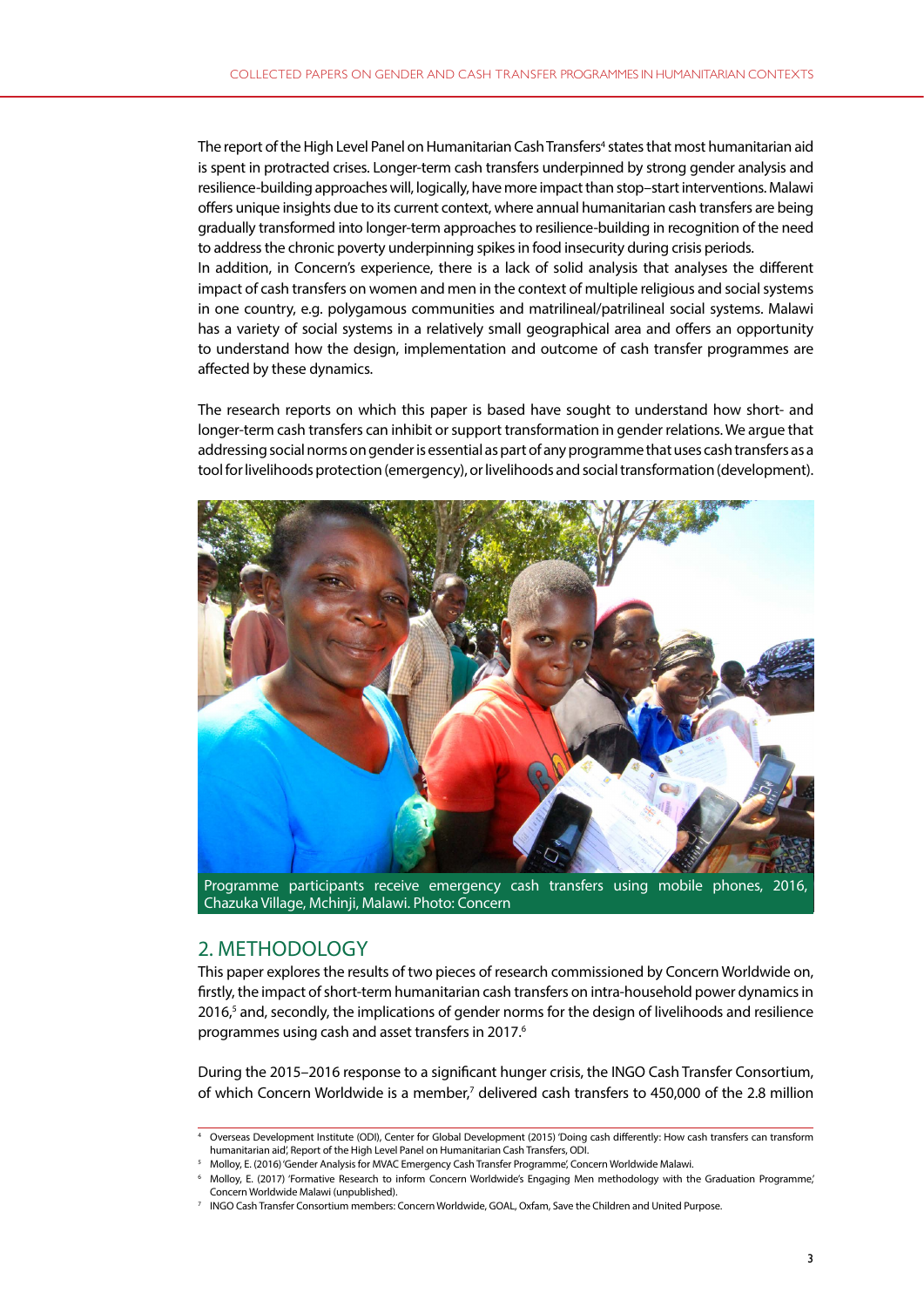people estimated as requiring food assistance.<sup>8</sup> As part of the response, Concern Worldwide commissioned C12 Consultants to conduct a gender analysis of the short-term emergency cash transfer programmes in Mchinji and Nsanje districts, which were implemented respectively by Concern and by consortium partner GOAL. The gender analysis sought the perspectives of 218 beneficiaries and key informants (108 men and 110 women) through focus group discussions, interviews, a participatory 'decision tree' tool, and a survey exploring gendered attitudes in the project context.

The analysis was rooted in the Moser Framework's analysis of roles and the distinction between practical and strategic needs, and borrowed from Longwe's Women's Empowerment Framework, examining the intervention's impact across five levels of empowerment: welfare, access, conscientization, mobilization/participation, and control.

In 2017, Concern began implementing a long-term Graduation model in Mangochi and Nsanje, including cash transfers and asset distribution, as well as a component on transforming inequitable gender norms. To inform the development of a methodology to engage men in addressing inequitable gender relations at household level, a formative research study was conducted by C12 Consultants in August and September 2017 in three districts (Mangochi and Nsanje, as well as Phalombe, where Concern Worldwide has programmes but is not implementing the Graduation model), with a total of 261 participants (127 men and 134 women). The participants were consulted through focus group discussions, a decision tree tool, and an 'ideal man' activity that examined masculinities, gender norms and roles and the consequences for women and men of deviating from community norms and binary gender identities. This research focused on gender dynamics and masculinities in the private sphere, on the micro-environment of the man himself, on marriage, and on intra-household gender dynamics, exploring issues of gender inequality from the perspective of how masculinity influences these inequalities.

As well as informing the development of training materials to be used throughout the implementation of the Graduation model, this research also had implications for a comprehensive randomized control trial research programme around the Graduation programme that focuses on acknowledged shortcomings in the Graduation model literature – specifically, on the role of gender dynamics – being conducted in partnership with Trinity College Dublin. This research programme will involve three treatment arms of beneficiaries, all of whom will get the basic Graduation package, and a control arm. The first sees the intervention being targeted at an adult woman in the household (meaning that she will receive the cash component and the subsequent business training etc.), the second sees the intervention being targeted at an adult man in the household, while the third sees the intervention being targeted at an adult female in the household, but both she and an adult male (probably her husband) will be provided with training using the Engaging Men and Boys methodology.

This paper combines and explores the findings from both of these reports – i.e. an analysis conducted at the close of a short-term emergency response programme and formative research conducted before the commencement of a longer-term resilience programme – to explore the ways in which the use of cash-based assistance affects and is affected by dominant gendered norms and behaviours. The paper aims to contribute to a wider discussion on how the design, implementation and outcome of both short- and long-term cash transfer programmes are affected by gender dynamics, as well as informing the implementation and design of Concern's Graduation model.

<sup>8</sup> Malawi Vulnerability Assessment Committee Report, 2015.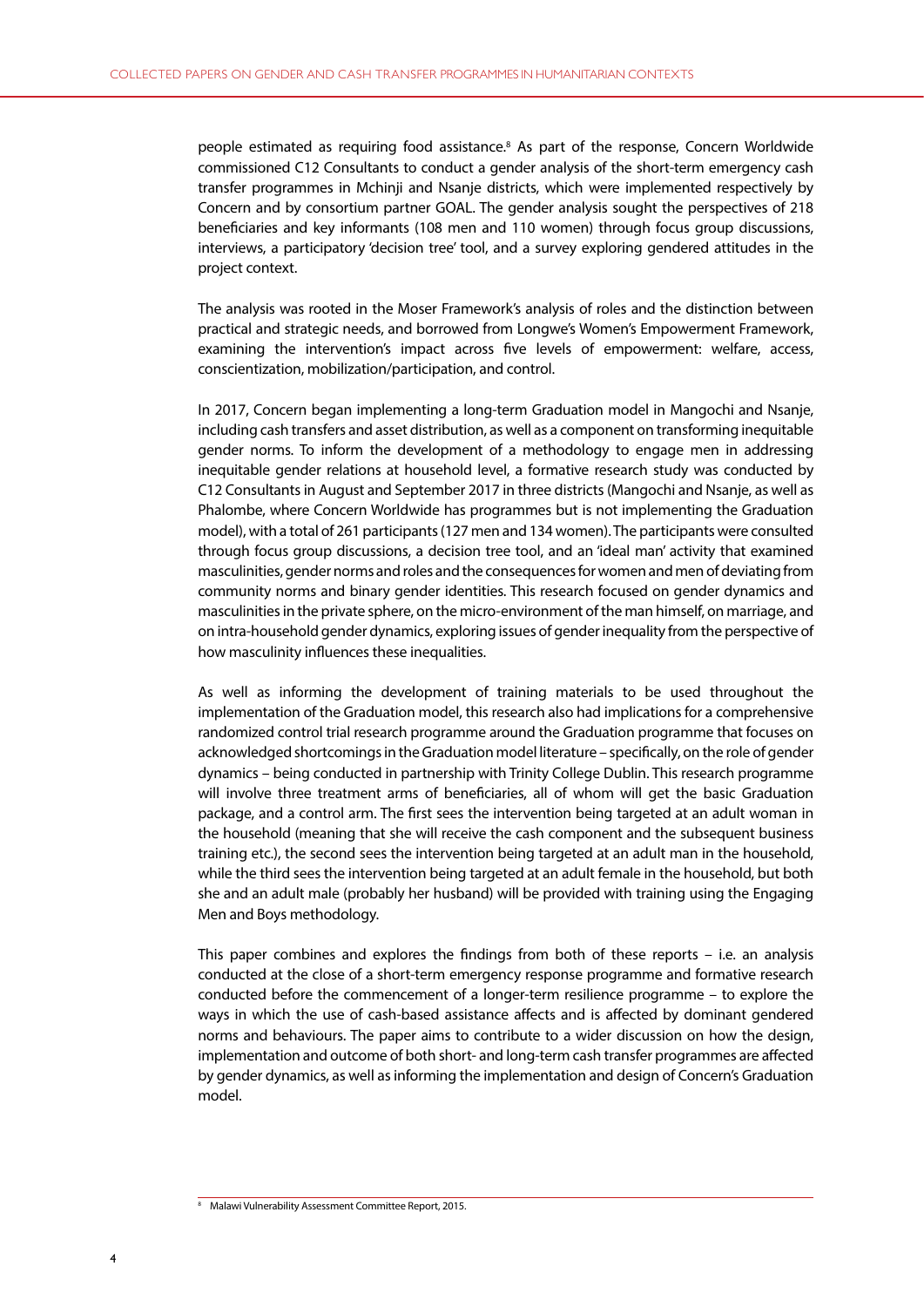# 3. EVIDENCE AND LESSONS

## 3.1. The impact of cash on male and female gender roles and identities

## 3.1.1. Men's power and control of cash

Gender roles are extremely rigid and policed within Malawian society. In the household, men construct and provide, while women utilize and maintain. Men hold control and power over assets and resources within the family and are expected to provide the family's basic needs, while women are expected to accept the decisions of their husband and are responsible for the vast majority of care work. A man's provision and control of money was seen as the main way in which a man maintains the upper hand in a household, and underpins his identity as a man: *'The biggest responsibility of the man is to bring money into the family.'*<sup>9</sup>

The 2016 analysis on short-term cash transfers (CTs) found that CTs contributed to meeting men's practical needs by helping them to fulfil their traditional role as provider. Men described how receiving CTs allowed their communities to view them positively as they were fulfilling their normative roles as men. However, they also emphasized that this improved status was temporary: '*They look at us as providers… Man is considered a provider. If you get CT, you are providing. Everyone looks at you and is happy. But now it [the cash transfer programme] has ended, quarrels may start.'*<sup>10</sup> However, this occurred in a situation where these men were the targeted recipients of the CT as head of household.

When implementing cash-based assistance, it is necessary to be cognizant of the inherent gendered symbolism attached to cash within Malawian culture. Transactional relationships are ubiquitous, with the physical transfer of cash from a man to a woman loaded with symbolism and meaning, denoting control and dominance. A 2016 study conducted by C12 Consultants for Christian Aid, exploring the gendered dynamics of VSL interventions,<sup>11</sup> found that the very act of a man handing cash to a woman, even in a situation where she is a vendor in the market and he is purchasing goods from her, bestows on him a certain level of control and power over her.12 Cash, in itself, is not neutral, but conveys power – a means of control over women.

### 3.1.2. Fragile masculinity

Cash-based assistance interventions that bypass a man and directly target women may subvert traditional rigid gender roles, having both an intentional positive impact (e.g. giving women greater awareness – and possibly control – of household income), as well as an unintentional negative impact (e.g. violence resulting from a man's need to assert his dominance). Following the 2017 formative research, concerns have been raised within the Graduation programme regarding whether directly targeting women for CTs, and channelling assets and cash into the household through a woman rather than a man, will diminish a man's status in that household, resulting in backlash, possible violence or even abandonment. The programme will attempt to target this risk through its Engaging Men and Boys training programme, which will explore how men can safely express alternative masculinities and exercise power in their homes and communities in a positive and transformative manner.

"When implementing cash-based assistance, it is necessary to be cognizant of the inherent gendered symbolism attached to cash within Malawian culture."

Male participant, , Phalombe, August 2017.

<sup>10</sup> Male direct cash transfer beneficiary, Nsanje, May 2016.

<sup>&</sup>lt;sup>11</sup> Molloy, E. (2016) 'Gender Analysis of Village Savings and Loans', Christian Aid Malawi.

<sup>&</sup>lt;sup>12</sup> A woman who earns money is expected to present it to her husband, by getting on her knees and presenting the cash with both hands, in a gesture of submission.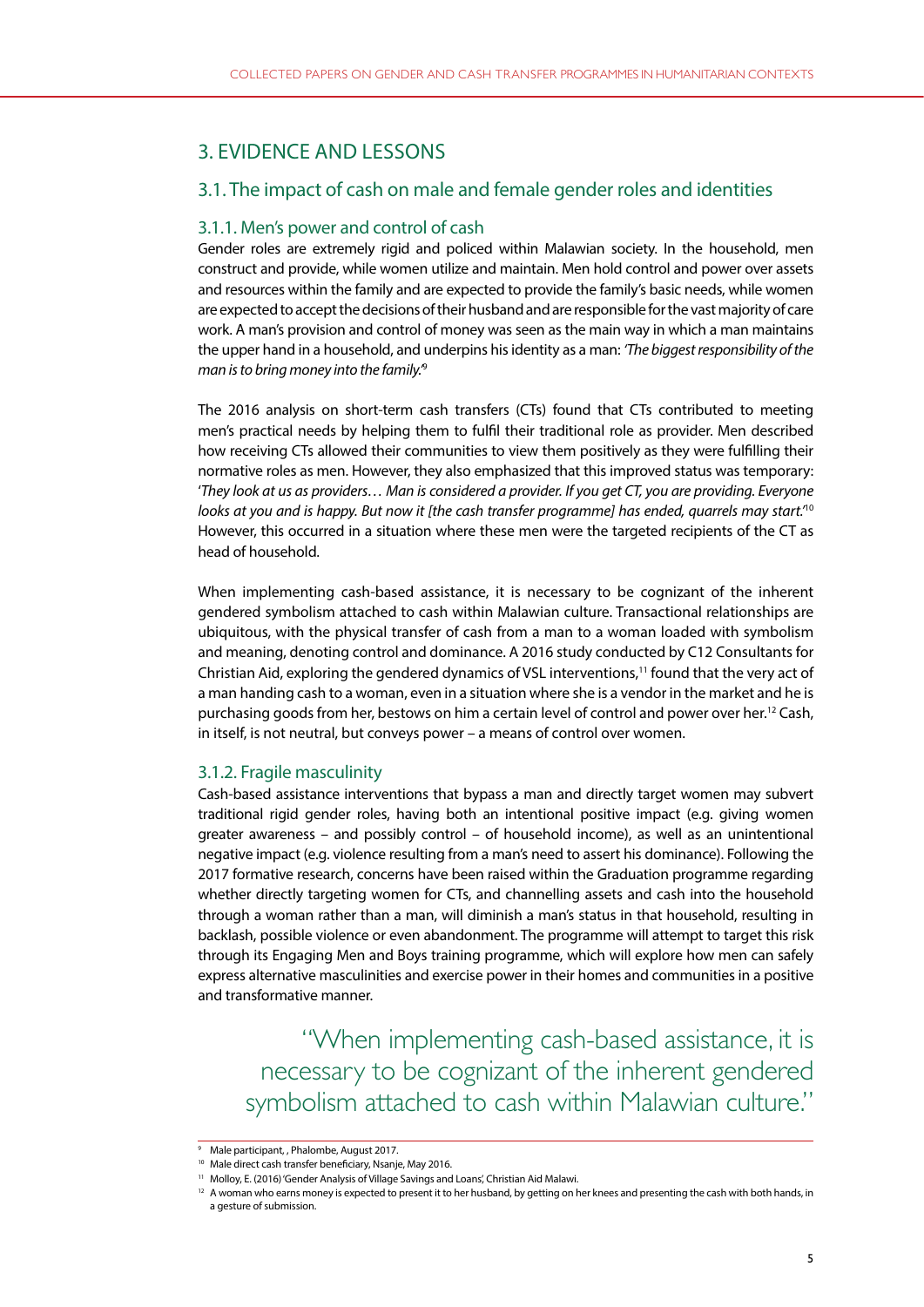## 3.2. The influence of diverse marriage practices

#### 3.2.1. Implementing cash transfers in patrilineal and matrilineal communities

Malawi has a wide variety of social systems in a relatively small geographical area, with marked differences in cultural practices noted, in some cases, from village to village, depending on the ethnic group and traditions of the inhabitants. Within Concern's target districts, significant differences in gendered attitudes exist between areas that follow patrilineal inheritance and marriage practices and those that follow matrilineal marriage practices.

The differences in gendered attitudes between areas can be noted in the statistically significant difference in responses between participants in Nsanje (predominantly patrilineal) and Mchinji (predominantly matrilineal) to the statement 'Children belong to a man and his family'. In the 2016 study, 61 percent of men and 79 percent of women in Nsanje agreed with this compared with only 25 percent of men and 36 percent of women in Mchinji.<sup>13</sup> This difference in attitudes has implications for the level of responsibility that a man feels for his children and, consequently, for the likelihood that a man will invest financially in his children. It also has important implications for our understanding of the term 'household' when targeting cash-based assistance. For example, in matrilineal Lomwe communities, where a maternal uncle is seen as having more responsibility and decision-making power over his sister's children than the actual father of these children, targeting men for CTs may result in a lower likelihood that the cash will be used to meet children's needs. In these contexts, targeting women directly may also contain a risk, as her husband may feel less obligated to remain with the family if he feels he is not necessary as a provider – resulting in family abandonment.

## 3.2.2. Cash-based assistance and the risks of increased polygamy<sup>14</sup> and multiple relationships

Polygamy is widely prevalent in Malawi, with 98 percent of communities reporting that polygamy exists in their community.<sup>15</sup> Polygamy is formally sanctioned in many areas, particularly in the Muslim Yao-populated district of Mangochi, and also occurs informally in the form of men having multiple 'girlfriends' or additional families in other areas. The 2017 research raises concerns about there being a link between the targeting of women for CTs and an increase in polygamy or multiple relationships. If a man feels he is not necessary as a provider in the home, then he may look for alternative ways of asserting his masculinity by demonstrating his virility with girlfriends or additional wives. The risk of encouraging polygamy or multiple relationships is not diminished, however, when men are targeted to receive cash. Women in Mangochi reported that men frequently use income earned as a household through farming to fund additional marriages or relationships, indicating a risk that cash transfers could be used for a similar purpose.

A 2008 evaluation of cash transfer programmes in Mchinji district also noted a risk of widows or divorced women benefiting from CTs being targeted for remarriage by men who wished to gain control of their CT income,16 demonstrating further how CT programming can interact with and influence polygamous practices.

#### 3.2.3. Targeting polygamous households for cash-based assistance

The 2016 research raised practical issues relating to the targeting of polygamous households for CT programming. General humanitarian practice for cash-based assistance recommends that each wife of a polygamous family be targeted, where they are eligible. However, communities in Malawi

<sup>13</sup> Molloy, E. (2016) 'Gender Analysis for MVAC Emergency Cash Transfer Programme', Concern Worldwide Malawi.

<sup>&</sup>lt;sup>14</sup> While polygamy is illegal in Malawi under the 2015 Marriage, Divorce and Family Relations Act, polygamous marriages still commonly

occur under customary law.<br><sup>15</sup> Malawi Human Rights Commission (MHRC) (2006) 'Cultural Practices and their Impact on the Enjoyment of Human Rights, Particularly the Rights of Women and Children in Malawi', MHRC.

<sup>&</sup>lt;sup>16</sup> Miller, C., Tsoka, M. and Reichert, K. (2008) 'Impact Evaluation Report: External Evaluation of the Mchinji Social Cash Transfer Project', USAID, Boston University and UNICEF.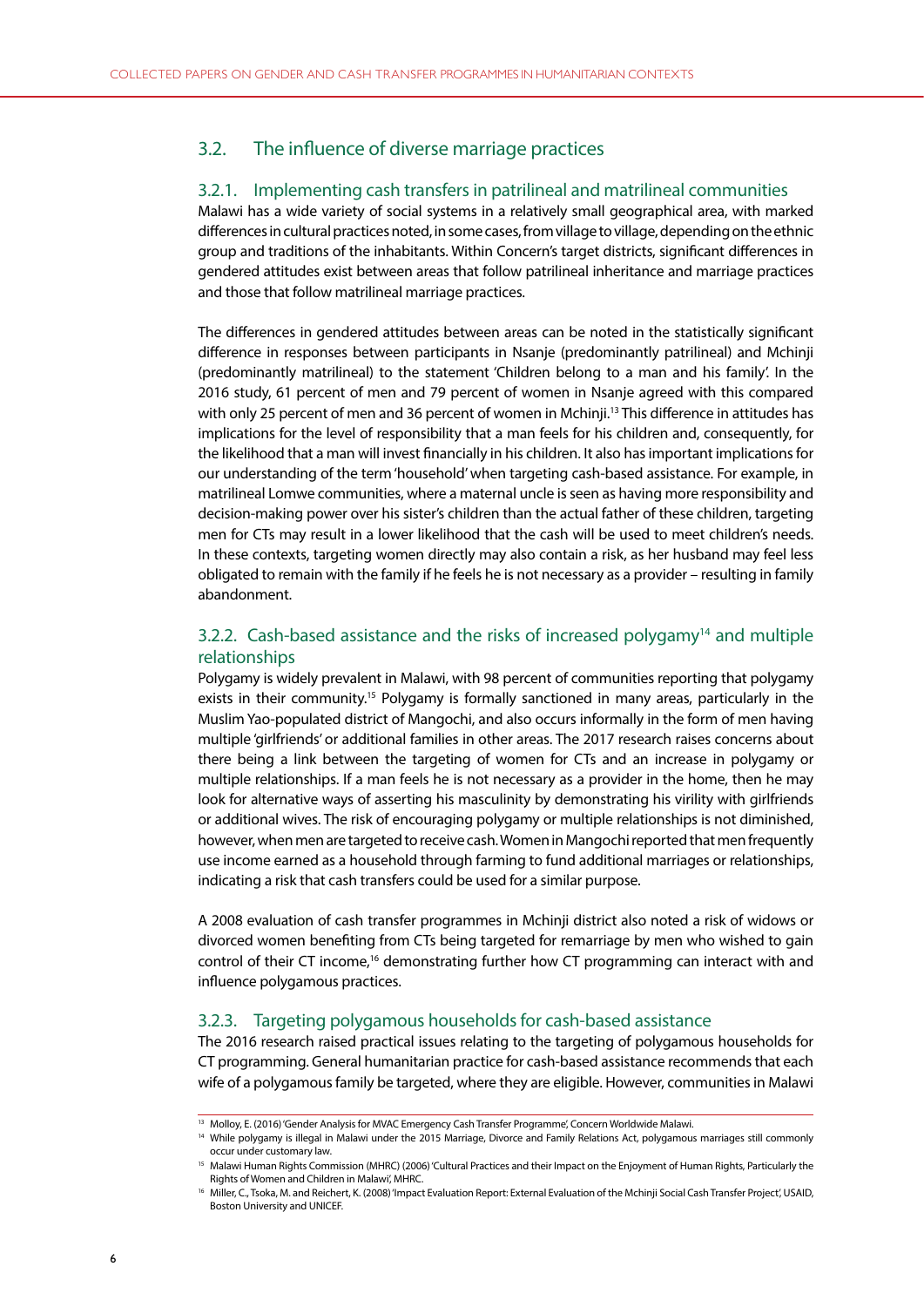viewed polygamous families as a single unit and ruled that it would be unfair for each 'branch' to be targeted, as the husband would be viewed as benefiting several times, through each of his wives. In general, polygamous men were viewed as better off. The ability to marry more than one woman was considered a marker of wealth, and so they were viewed as less in need of CTs, although this is not always the case, with first wives frequently being abandoned in favour of a newer wife, or with family dynamics in combined families leaving younger wives with little power. Power and control over cash transfers in polygamous families was seen to lie with the man, who would be responsible for sharing the CT between the family branches. Using community-based targeting<sup>17</sup> as a targeting approach limits any changes to this approach, as community members considered it right and fair to target a polygamous family just once, regardless of the number of wives and children in that family.

There are deep-rooted cultural connections between polygamy and the use and control of cash, as formal polygamy was justified in many communities on financial grounds. The argument is that a man will have multiple sexual partners, but that by marrying these additional partners, rather than having girlfriends, he retains control of the money he gives them: *'Man who has several girlfriends, he spends a lot on these girlfriends. Wives, he doesn't spend so much, when he spends, he spends "within". [With] several wives, [he has] control of money.'*<sup>18</sup> The exchange of money was ubiquitous in relationships. However, a man retains control of the money he gives to his wife but not of the money he gives to his girlfriends. CT income means men can afford to have more girlfriends and transactional sexual relationships. It is possible that if CTs are a longer-term ongoing intervention, then men may be encouraged to marry these additional girlfriends to maintain control of CT income. The above points demonstrate the need to understand fully the gendered context of target communities in order to address possible challenges and mitigate against any unintentional consequences.

"There are deep-rooted cultural connections between polygamy and the use and control of cash, as formal polygamy was justied in many communities on financial grounds."

#### 3.3. Gendered impact of short-term cash transfers

#### 3.3.1. The impact of cash transfers on women and men's practical needs

The gender analysis of the 2016 short-term cash transfer programme found that CTs helped women and men meet their practical needs, giving men a sense of purpose as a provider and allowing women to fulfil their traditional roles as wife and mother. Some female participants reported improved standing within their communities. CTs helped them contribute to community events and allowed them to share with their neighbours – a social coping strategy that allows them to leverage support from friends and family if their situations are reversed in the future. Men reported that they were looked upon more favourably within the community as they were seen to be fulfilling their masculine role of provider. Male and female participants said they no longer needed to beg their families or neighbours for support, and were less reliant on doing *ganyu* (daily hired labour) in their wealthier neighbours' fields. However, these changes to their status were found to be temporary and did not last beyond the CT period.

<sup>&</sup>lt;sup>17</sup> As is the common practice in Malawi, mandated by the Government of Malawi's JEFAP (2010) guidelines.

<sup>&</sup>lt;sup>18</sup> Male participant, Nsanje, August 2017.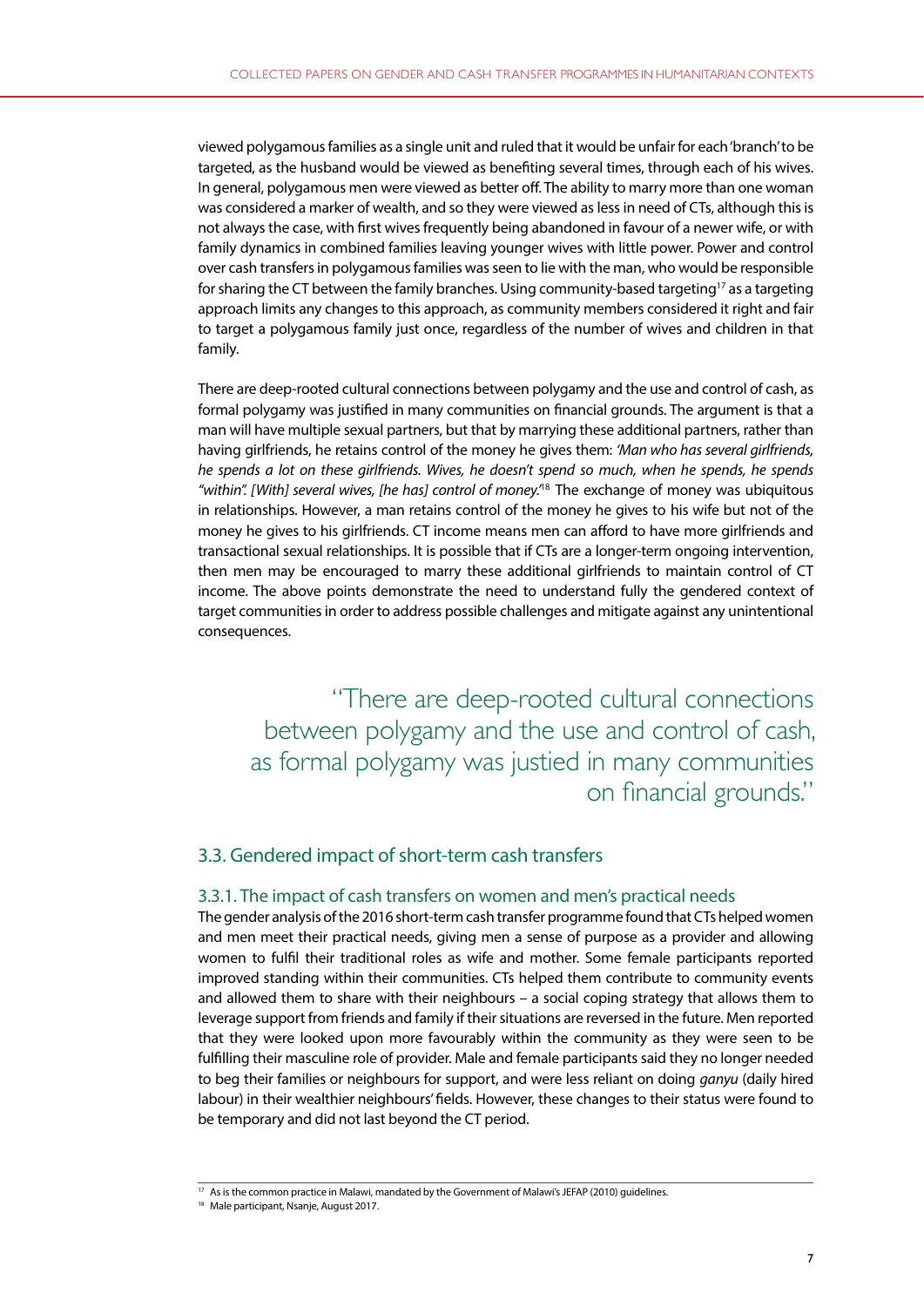#### 3.3.2. The impact of cash transfers on household decision-making

In the research on short-term CTs, both women and men mentioned that joint decision-making took place when deciding how to spend CTs: *'It is a joint decision. Money comes in, we do programming as a pair';*<sup>19</sup> *'We make a joint decision after the money is in.'*20 However, significant disparities existed between women and men's perceptions of who has the final say about decisions, including food and clothing purchases and large investments. Some 83 percent (Nsanje) and 48 percent (Mchinji) of men stated that decisions regarding food and clothing purchases were made jointly with their wives. In contrast, only 50 percent (Nsanje) and 22 percent (Mchinji) of women reported the same thing. This could indicate that women and men have different ideas about what constitutes a joint decision. Qualitative data indicated that while discussion does take place between husbands and wives, the final say rests with the husband. Husbands may perceive a decision that has been preceded by joint discussion as a joint decision even when it is they, themselves, who have the final say, while women may see it not as a joint decision, but, rather, as their husband's.

When commenting on short-term CTs, women and men said they were more likely to engage in joint discussions about how to spend CT money than income from other sources. The interim period between selection and distribution contributed to this by giving families an opportunity to plan for their spending, while sensitizations by Concern prior to distributions emphasized joint decision-making at household level. Informing both women and men of the value of CTs in financial terms meant that women were aware of the amount of money coming into the household (which is not always the case with other sources of household income), thereby allowing them to make suggestions to their husbands as to how the money should be spent.

Greater exploration of what constitutes a joint decision is required, as many CT programmes are rooted in the assumption that CTs increase joint decision-making without unpacking the complexity of suggestion, negotiation, compromise and power within decision-making processes between husbands and wives.



<sup>&</sup>lt;sup>19</sup> Male indirect cash transfer beneficiary, Nsanje, May 2016.

<sup>&</sup>lt;sup>20</sup> Female indirect cash transfer beneficiary, Nsanje, May 2016.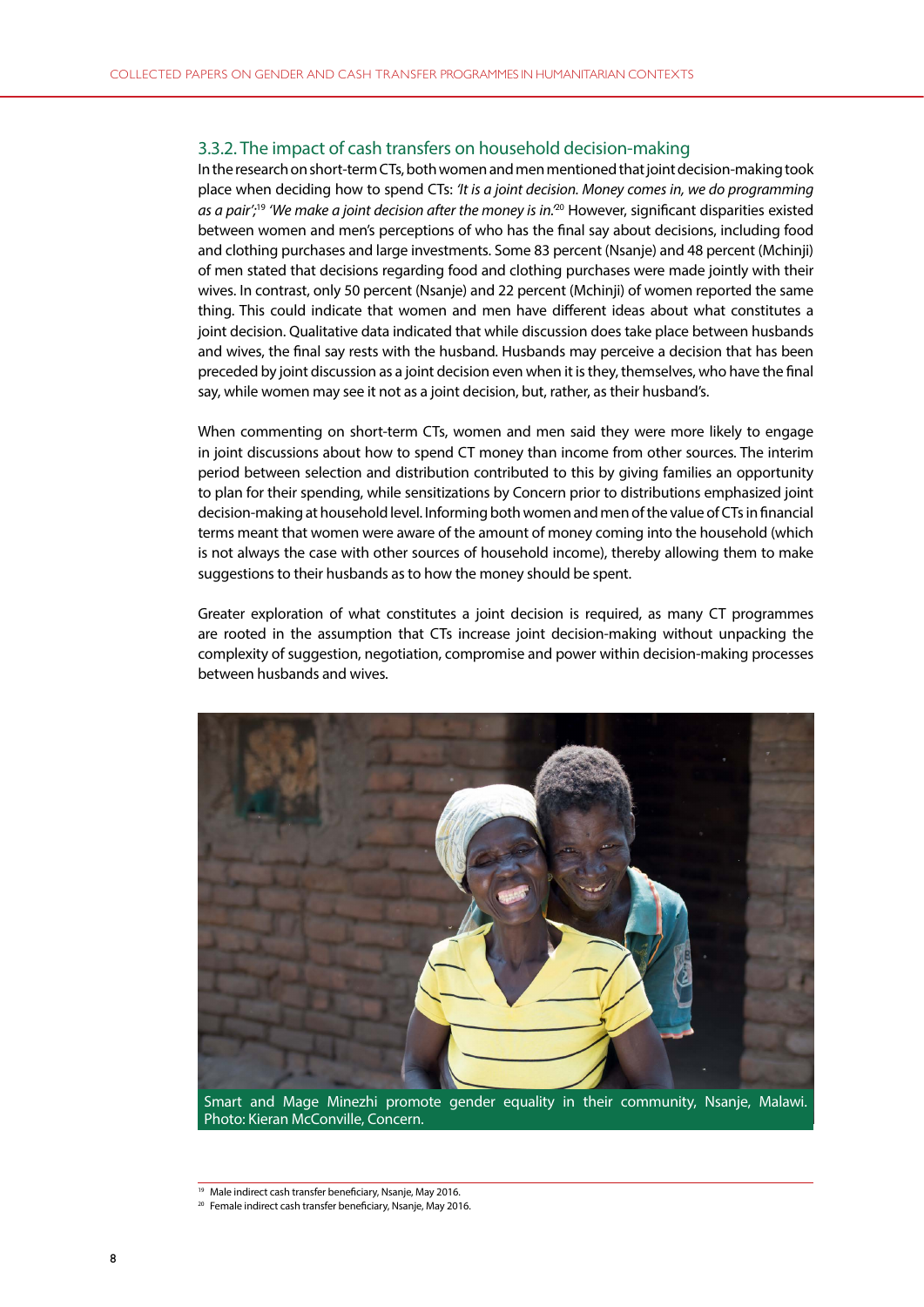#### 3.3.3. The impact of cash transfers on women and men's strategic needs

In terms of the impact on women and men's strategic needs, the study found that CTs promote dialogue in decision-making in the home, with beneficiaries reporting that food had to be prioritized by the household when they received CTs, reducing the likelihood of the cash being subject to negotiation and compromise. In the short term, CTs were found to have helped to improve husband and wife relationships by reducing stress, encouraging joint decisions and allowing men to spend more time with their families and less time seeking casual labour elsewhere.

The research found evidence that there is truth in some of the stereotypes around CTs regarding women and men's behaviour, with both women and men able to pinpoint examples of the misuse of cash by men, and the responsible use of cash by women. While these stereotypes are oversimplistic, ignoring them entirely could reduce the positive impact that CTs have on households. To counteract this, village-based targeting committees developed an informal system where village civil protection committees (VCPCs) decided whether the husband or the wife should be the named beneficiary, based on an assessment of the man's reliability and use of alcohol. This system was implemented implicitly and allowed the men whose wives were selected to cite benign reasons as to why they themselves were not selected, e.g. not having an adequate ID card, or being likely to be away from home seeking work. This allowed them to save face, thereby minimizing pushback about directly targeting the women in these households. The VCPC's subjective assessment of men's reliability, while controversial, maximizes the utility of cash transfers at household level, while ensuring that harmful stereotypes regarding men's misuse of cash are not normalized. As with the targeting of polygamous households, discussed above, this finding further demonstrates the influence that the gendered beliefs and attitudes of community members, in this case VCPC members, can have over the targeting process in CT programming.

The above point demonstrates some of the complexities of whether to target men or women within a household, as the delicate dynamics of balancing men's traditional role as provider with the desire to promote women's control over household assets can come into conflict. Short-term or rapid-onset cash transfer programming has gendered implications, and addressing social norms on gender is essential. In the Malawian context, annual food crisis emergencies have been occurring each lean season for many years, and so most organizations delivering short-term CTs tend to be based in Malawi in the long term, delivering repeated short-term programmes yearon-year. This means that CT implementers have opportunities to take long-term approaches to short-term interventions, considering issues of social norm change on gender within repeated cycles of short-term programming.

"Short-term or rapid-onset cash transfer programming has gendered implications, and addressing social norms on gender is essential."

## 3.4. Potential gendered effects of longer-term CTs in development (Graduation) programming

While research has been carried out on the gendered impact of short-term CT programming, less is known about the effects of long-term CT programming on gender relations and dynamics at household and community level in development programming, including the Graduation model developed by BRAC in Bangladesh. The randomized control-trial-based research on Concern's long-term Graduation model in Malawi will provide an opportunity to explore the ways in which long-term cash-based assistance in development programmes can influence gender relations.

The formative research for the Graduation model conducted in 2017 found that men suffer intense approbation from the community, in the form of mocking or name-calling, if they fail to fulfil their role as provider. Men whose wives were considered to be the family breadwinner were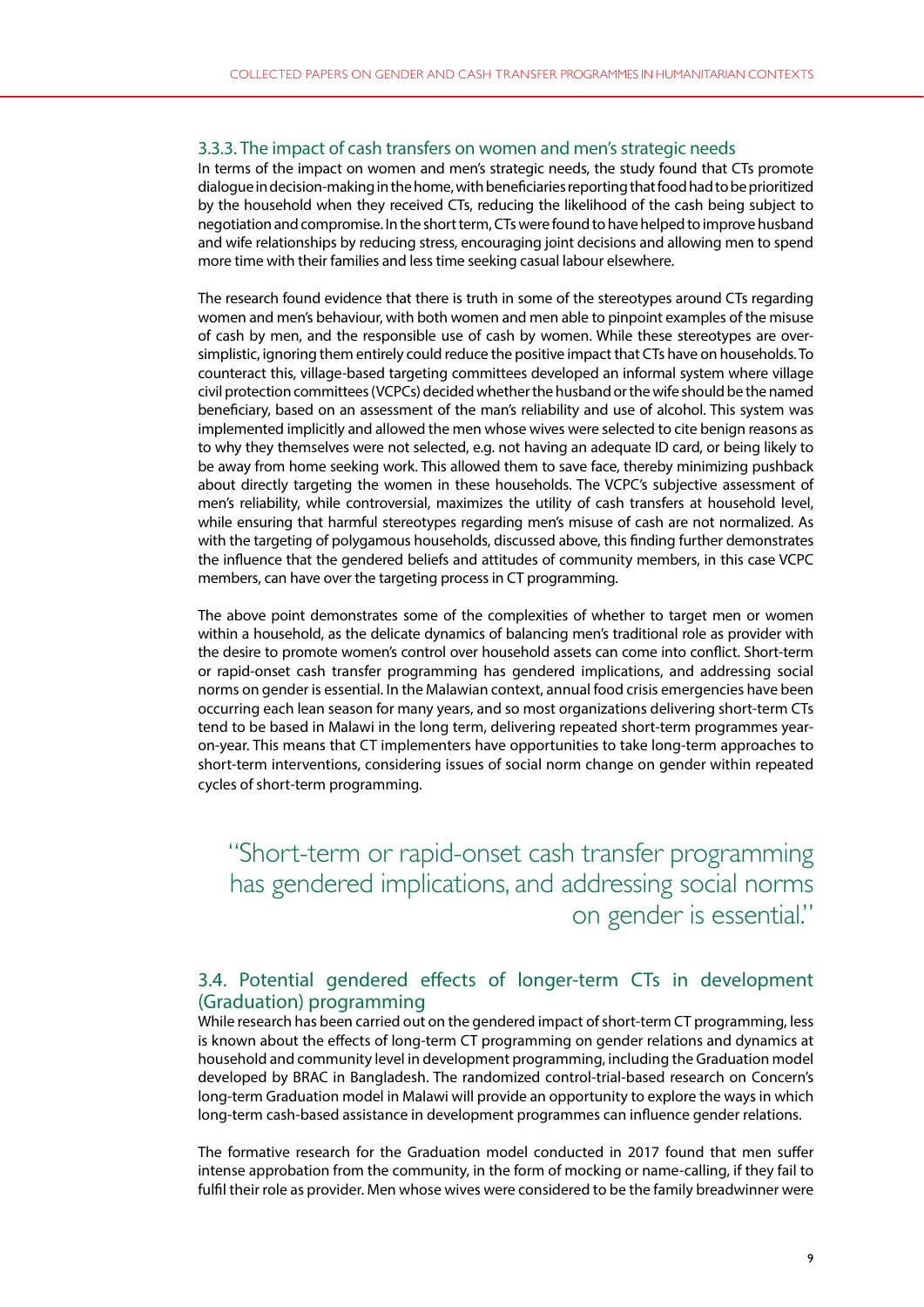viewed unfavourably and described as 'useless' and 'not a man'. Research conducted for Christian Aid in 2016 found that when women are seen as providing for the family through VSL-related business activities, it can be emasculating and threatening to men's sense of themselves. A threatened sense of masculinity can result in a need to express other culturally acceptable forms of masculinity, such as demonstrating physical strength or being seen to 'control' one's wife, manifested through violence. It may also result in a loss of position in the family for men and, ultimately, family abandonment. As assets and cash will be channelled through the wife in two out of three treatment arms in the Graduation programme, the risk of violence or abandonment for women whose husbands feel that their dominant role in the household is threatened must be considered. Provision will made within programme design to address this issue, such as by including intensive training on transformative norm change for women and men, and by strengthening linkages to reporting, referral and response systems within the community and district to deal with any violence that does occur.

This long-term programme is deeply rooted in an understanding of the way in which cash and masculinities interact, through the formative research, and is taking steps to invest in a man's understanding that the cash and assets transferred through the programme are resources for the household. By investing in thorough gender analysis and considering the implications that gender norms have for programming, this intervention avoids basing its approach on assumptions and stereotypes about men's behaviour, i.e. that men are untrustworthy and misuse money. It aims instead to empower both members of a couple to explore the ways that rigid gender norms or identities limit them, providing transformative ways of being a man or a woman.

Owing to the randomized control trial (RCT) taking place with the Graduation model in Mangochi and Nsanje, Concern does not have the freedom to implement this intensive social norm change programme with all Graduation beneficiaries. In the treatment arms that are not receiving the intensive training, Concern is adopting a response-based mitigation strategy, forming better linkages to GBV and social support services, to counter negative consequences such as violence and abandonment. However, the RCT will enable Concern to determine whether a gendertransformative approach to cash-based assistance works, or whether the response-based mitigation strategy is enough, as men are afraid of the consequences of committing GBV. The formative research conducted prior to the commencement of the programme has flagged the challenges relating to gender dynamics that this programme faces, and Concern now has the opportunity to address these challenges within the constraints of the programme design.

### 4. CONCLUSIONS AND RECOMMENDATIONS

Changes in gender norms will often be met with resistance in households and communities. Cashbased assistance can disrupt the balance of gender roles in households and communities resulting in pushback as communities and individuals attempt to preserve traditional gender norms, hindering or even reversing progress made towards gender equality. Implementers of cash-based assistance must take account of the ways in which their interventions will subvert or alter traditional power structures, and provide support to mitigate against unintended, negative consequences, such as increased gender-based violence, increased polygamy/multiple relationships, and family abandonment, while exploring opportunities to promote gender equality in a sustainable manner through programming.

Programme planners should be aware of the ways in which the specific cultural context will influence the effectiveness of cash transfers and the extent to which cash is used to benefit the family. Cash transfer programming should acknowledge and consider the different vulnerabilities faced by women and men in patrilineal and matrilineal marriages, as well as the different vulnerabilities faced by women in communities where polygamy is either formally or tacitly accepted.

Generalizations about polygamous households, e.g. about a husband's responsibility to each of his wives, and about the family's perceived wealth, may prevent members of vulnerable polygamous households, particularly women, from accessing cash transfers despite stringent targeting criteria developed by programme planners. Programmes need to recognize and be prepared for the fact